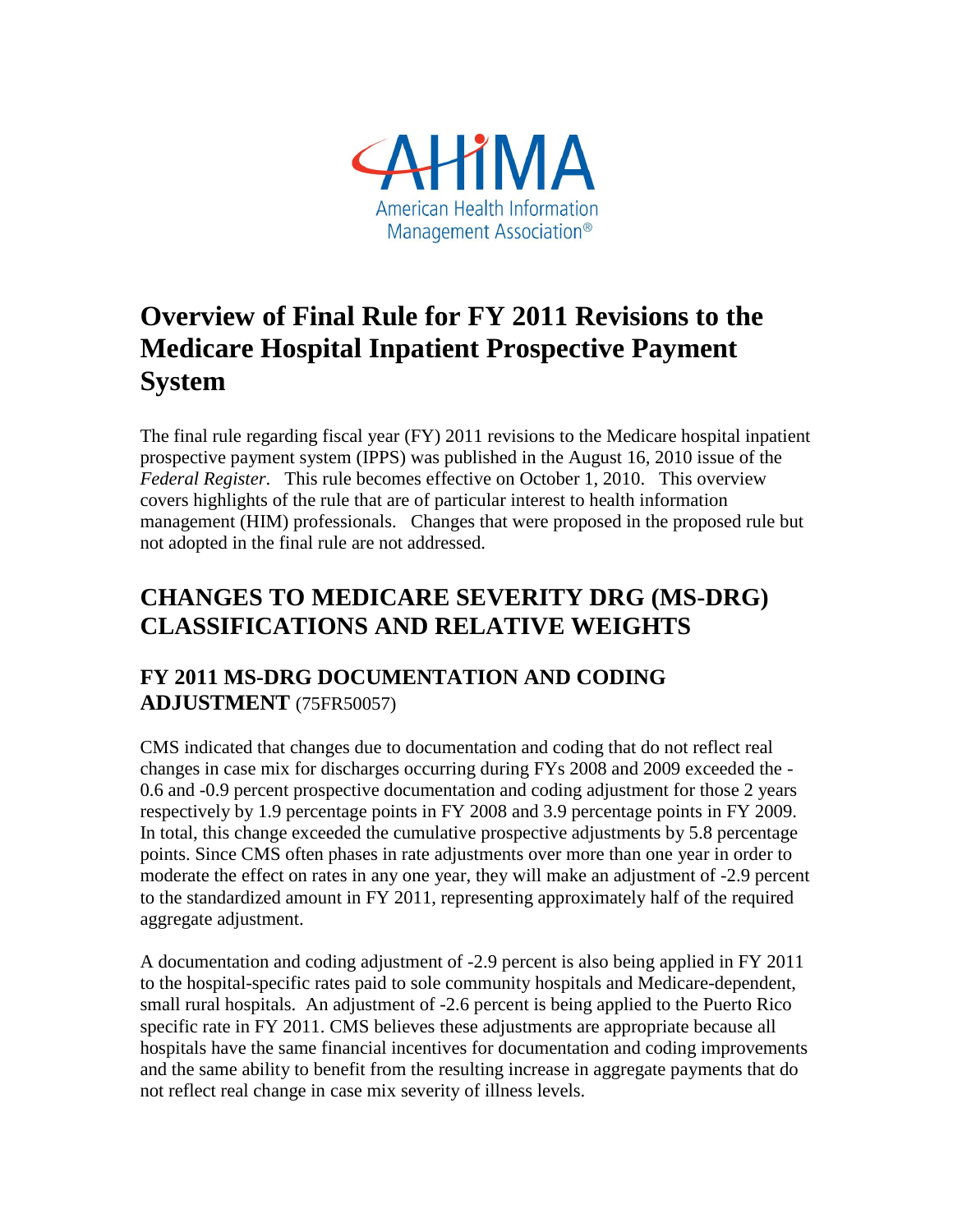## **PREVENTABLE HOSPITAL-ACQUIRED CONDITIONS (HACS), INCLUDING INFECTIONS** (75FR50080)

### **HAC Selection** (75FR50080)

No HAC categories have been added or removed for FY 2011, nor have any changes been made to HAC policies.

### **POA Indicator Reporting** (75FR50081)

On or after January 1, 2011, hospitals are required to begin reporting present on admission (POA) indicators using the 5010 electronic transmittal standards format. The 5010 format removes the need to report a POA indicator of "1" for codes that are exempt from POA reporting. The POA indicator of "1" is currently being used because of reporting restrictions from the use of the 4010 electronic transmittal standards format. Once hospitals begin using the 5010 format, the POA field will be left blank for codes exempt from POA reporting rather than using a POA indicator of "1." CMS plans to issue CMS instructions on this reporting change.

### **HAC Conditions for FY 2011** (75FR50082)

Due to the expansion of ICD-9-CM code 999.6, ABO incompatibility reaction, into five new diagnosis codes, the new codes have been designated as complications/comorbidities (CCs) for FY 2011 and will replace code 999.6 in the HAC Blood Incompatibility category.

### **RTI Program Evaluation Summary** (75FR50085)

On September 30, 2009, a contract was awarded to Research Triangle Incorporated (RTI) to evaluate the impact of the Hospital-Acquired Condition-Present on Admission (HAC-POA) provisions on the changes in the incidence of selected conditions, effects on Medicare payments, impacts on coding accuracy, unintended consequences, and infection and event rates.

RTI analysis of hospital inpatient claims data from October 2008 through September 2009 showed that the majority of all secondary diagnoses (83.69 percent) were reported with a POA indicator of "Y," meaning the condition was POA. RTI analyzed the frequency of each reported HAC-associated secondary diagnosis and the POA indicator assigned to the claim (see chart B on page 50087 of the final rule). The most frequentlyreported conditions were in the Falls and Trauma HAC category.

RTI found that, of the 264,810 discharges with a HAC-associated diagnosis as a secondary diagnosis, 14,681 (5.68 percent) included HACs that were reported with a POA indicator of "N" or "U" and were identified as a HAC discharge. Of these 14,681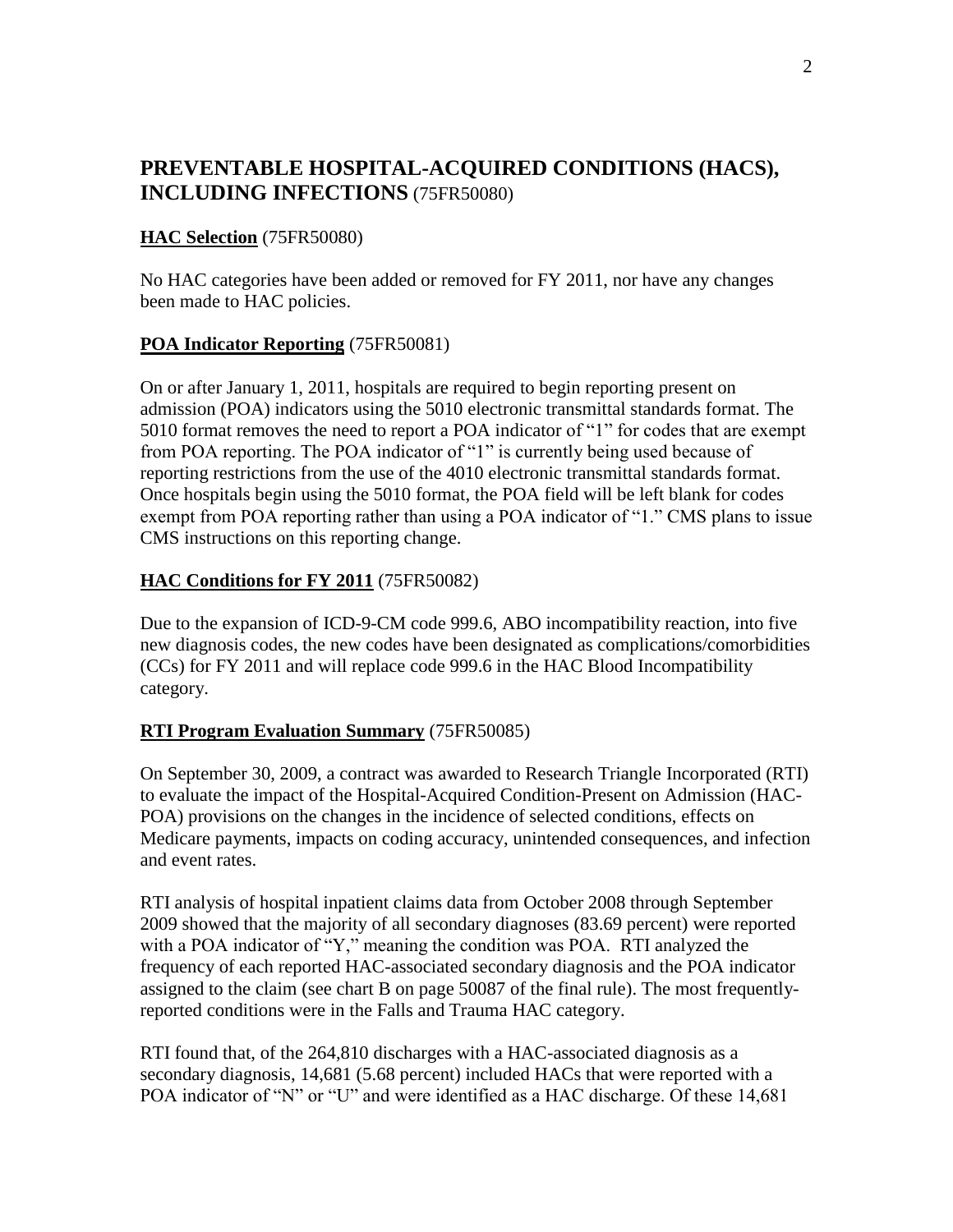discharges, 3,416 discharges ultimately resulted in MS-DRG reassignment (22.72 percent). The four HAC categories that had the most discharges resulting in MS-DRG reassignment were:

- 1. Falls and Trauma
- 2. Pulmonary Embolism and Deep Vein Thrombosis Orthopedic
- 3. Pressure Ulcer Stages III and IV
- 4. Catheter-Associated Urinary Tract Infection

CMS is not changing their approach to discounting the CC or MCC assignment for selected HACs, including their policy for not paying the higher CC/MCC reimbursement when a HAC code is reported with a POA indicator of "U." They believe that it would be inappropriate to pay a higher amount to hospitals based on incomplete or poor documentation. CMS is committed to improving the accuracy of healthcare data. Accurate and complete documentation within the health record is important for patient management, outcome measurement, and quality improvement, as well as payment accuracy. If accurate information is not available within the health record for a hospital to report a precise POA indicator, hospitals are encouraged to seek this additional documentation from their physicians and/or other hospitals if the hospital treated a patient who was transferred.

The RTI detailed report can be accessed at: [http://www.rti.org/reports/cms.](http://www.rti.org/reports/cms)

# **CHANGES TO SPECIFIC MS-DRG CLASSIFICATIONS** (75FR50101)

### **Postsurgical Hypoinsulinemia** (75FR50101)

Diagnosis code 251.3, Postsurgical hypoinsulinemia, has been added to the list of principal or secondary diagnosis codes assigned to MS-DRG 008 (Simultaneous Pancreas/Kidney Transplant). As a conforming change, code 251.3 has been added to the list of acceptable principal or secondary diagnoses in MS-DRG 010.

### **Bone Marrow Transplants** (75FR50101)

MS-DRG 009 (Bone Marrow Transplant) has been deleted and two new MS-DRGs, MS-DRG -14 (Allogeneic Bone Marrow Transplant) and MS-DRG 015 (Autologous Bone Marrow Transplant), have been created. MS-DRG 014 includes cases reported with one of the following ICD-9-CM procedure codes: 41.02; 41.03; 41.05; 41.06; or 41.08. MS-DRG 015 includes cases reported with one of the following ICD-9-CM procedure codes: 41.00; 41.01; 41.04; 41.07; or 41.09.

### **Discharges/Transfers of Neonates to a Designated Cancer Center or Children's Hospital** (75FR50111)

All newborn cases assigned to MS-DRGs 790 through 795 and identified with discharge status 05 (Discharged/transferred to a designated cancer center or children's hospital)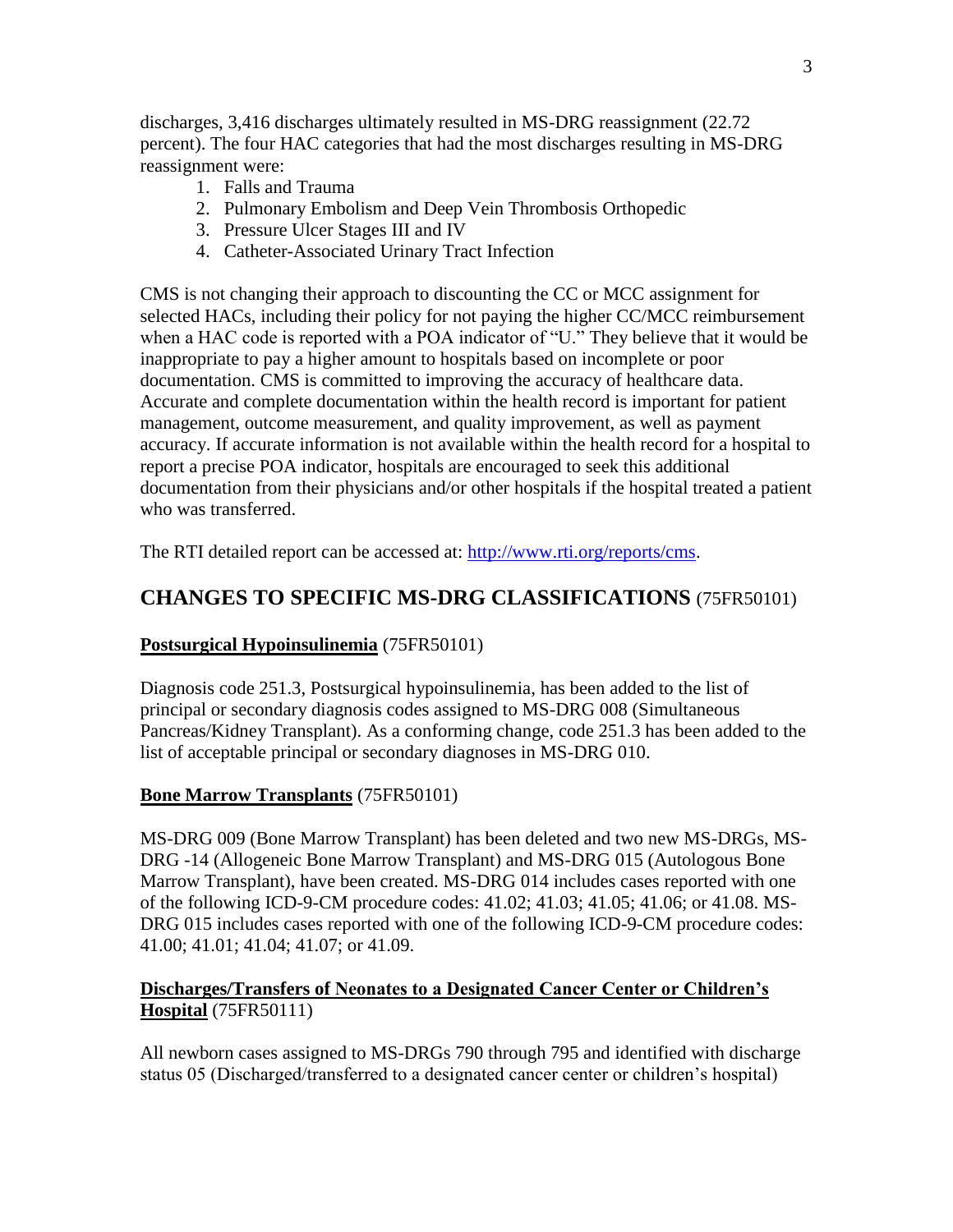have been reassigned to MS-DRG 789 (Neonates, Died or Transferred to another Acute Care Facility).

### **Vaccinations of Newborns** (75FR50111)

Code V64.05, Vaccination not carried out because of caregiver refusal, has been removed from MS-DRG 794 (Neonate with Other Significant Problems) and added to the only secondary diagnosis list for MS-DRG 795 (Normal Newborn).

### **Medicare Code Editor (MCE) Changes: Open Biopsy Check Edit** (75FR50112)

The Open Biopsy Check edit has been deleted from the MCE. CMS believes this edit no longer serves a useful purpose.

### **MCE Changes: Noncovered Procedure Edit** (75FR50113)

Code 251.3, Postsurgical hypoinsulinemia, has been added to the MCE in the list of acceptable principal or secondary diagnosis codes associated with procedure codes 52.80, Pancreatic transplant, not otherwise specified, and 52.82, Homotransplant of pancreas.

### **Surgical Hierarchies** (75FR50113)

In pre-MDCs, new MS-DRG 014 (Allogeneic Bone Marrow Transplant) has been reordered above MS-DRG 007 (Lung Transplant). New MS-DRG 015 (Autologous Bone Marrow Transplant) has been reordered above MS-DRG 010 (Pancreas Transplant).

In MDC 10, MS-DRG 614 (Adrenal and Pituitary Procedures with CC/MCC) and MS-DRG 615 (Adrenal and Pituitary Procedures without CC/MCC) have been reordered above MS-DRG 625 (Thyroid, Parathyroid and Thyroglossal Procedures with MCC).

### **Change to the Severity Level for Acute Renal Failure, Unspecified Diagnosis Code** (75FR50116)

Code 584.9, Acute kidney failure, unspecified, has been changed from an MCC to a CC.

#### **Changes to the ICD-9-CM Coding System** (75FR50122)

In response to public comments, the following changes were made to the MS-DRG assignment or CC/MCC designation of new ICD-9-CM codes:

 Codes 488.01, Influenza due to identified avian influenza virus with pneumonia, and 488.11, Influenza due to identified novel H1N1 influenza virus with pneumonia, have been assigned to the pneumonia MS-DRGs (193-195) to be consistent with the MS-DRG definitions and classification of code 487.0, Influenza with pneumonia.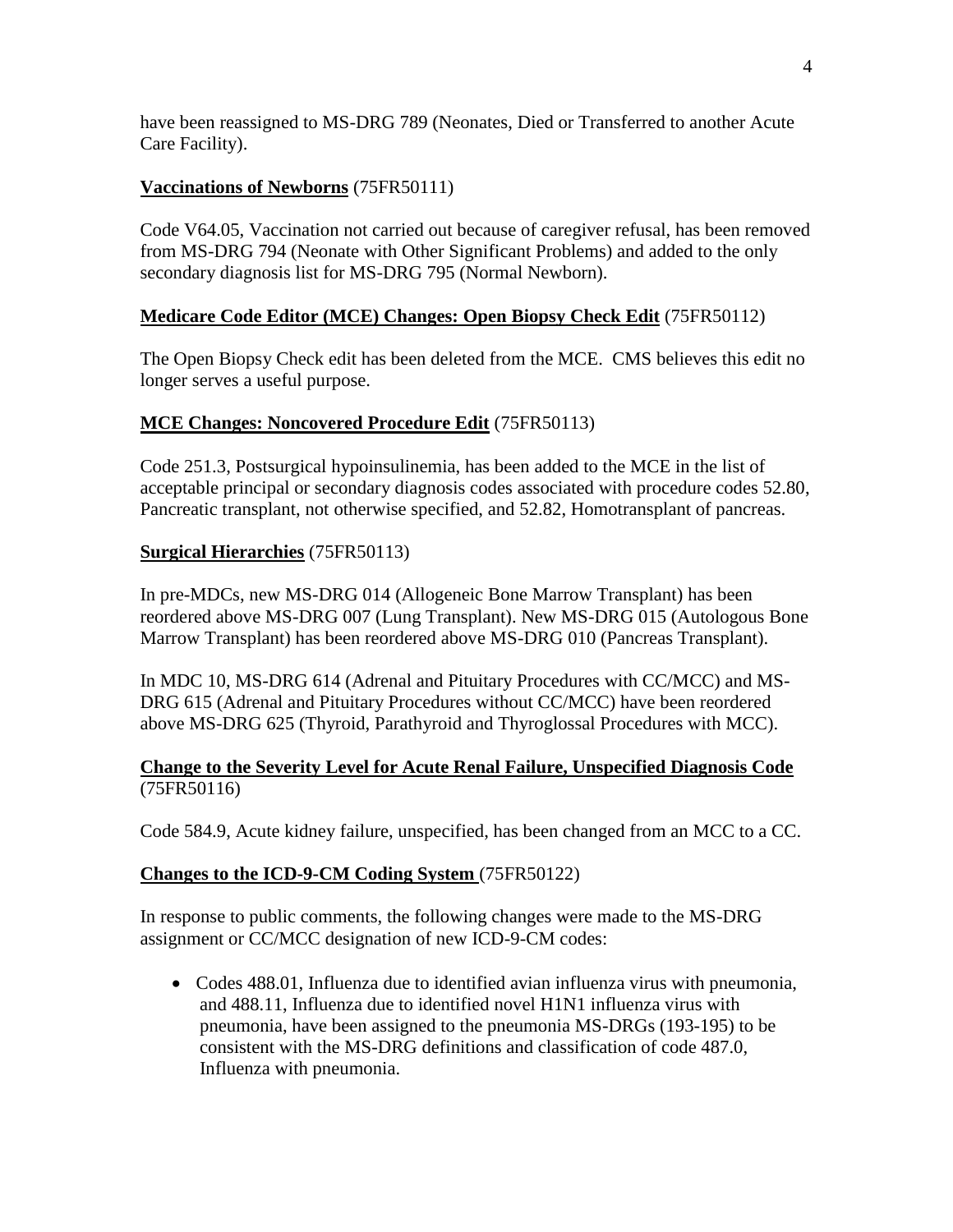Codes 780.33, Post traumatic seizures, and 278.03, Obesity hypoventilation syndrome, have been classified as CCs instead of non-CCs.

### **Processing of 25 Diagnosis Codes and 25 Procedure Codes on Hospital Inpatient Claims** (75FR50127)

CMS will be able to process up to 25 diagnosis codes and 25 procedure codes on hospital inpatient claims when received on the Version 5010 format starting on January 1, 2011. CMS is currently undergoing extensive system updates as part of the move to Version 5010, which includes the ability to accept ICD-10 codes. This complicated transition involves converting many internal systems prior to October 1, 2013, when ICD-10 will be implemented. One important step in this planned conversion process is the expansion of their ability to process additional diagnosis and procedure codes.

### **ICD-10 MS-DRGs** (75FR50127)

During FY 2011, CMS will post Version 28.0 of the ICD-10 MS-DRGs based on the FY 2011 MS-DRGs. This version will include the CC Exclusion List.

The final version of the ICD-10 MS-DRGs to be implemented in FY 2014 will be subject to notice and comment rulemaking. In the meantime, CMS will provide extensive and detailed information on this activity through the ICD-9-CM Coordination and Maintenance Committee.

## **ADD-ON PAYMENTS FOR NEW SERVICES AND TECHNOLOGIES** (75FR50137)

### **FY 2011 Status of Technologies Approved for FY 2010 Add-On Payments** (75FR50141)

### *Spiration® IBV® Valve System* (75FR50141)

For FY 2011, in addition to making new technology add-on payments for cases of the Spiration<sup>®</sup> IBV<sup>®</sup> that map to MS-DRGs 163, 164, and 165 (with procedure code 33.71 or 33.73 in combination with one of the following procedure codes: 32.22, 32.30, 32.39, 32.41, or 32.49), CMS will make the new technology add-on payment for cases of the Spiration<sup>®</sup> IBV<sup>®</sup> that map to MS-DRGs 199, 200, and 201 with the presence of a diagnosis code of 512.1 in combination with procedure code 33.71 and 33.73. This determination will ensure that the hospital implanting the device receives the new technology add-on payment. In these cases, the transferring hospital performing the surgery will be subject to the transfer policy and would not receive the new technology add-on payment because it did not implant the device.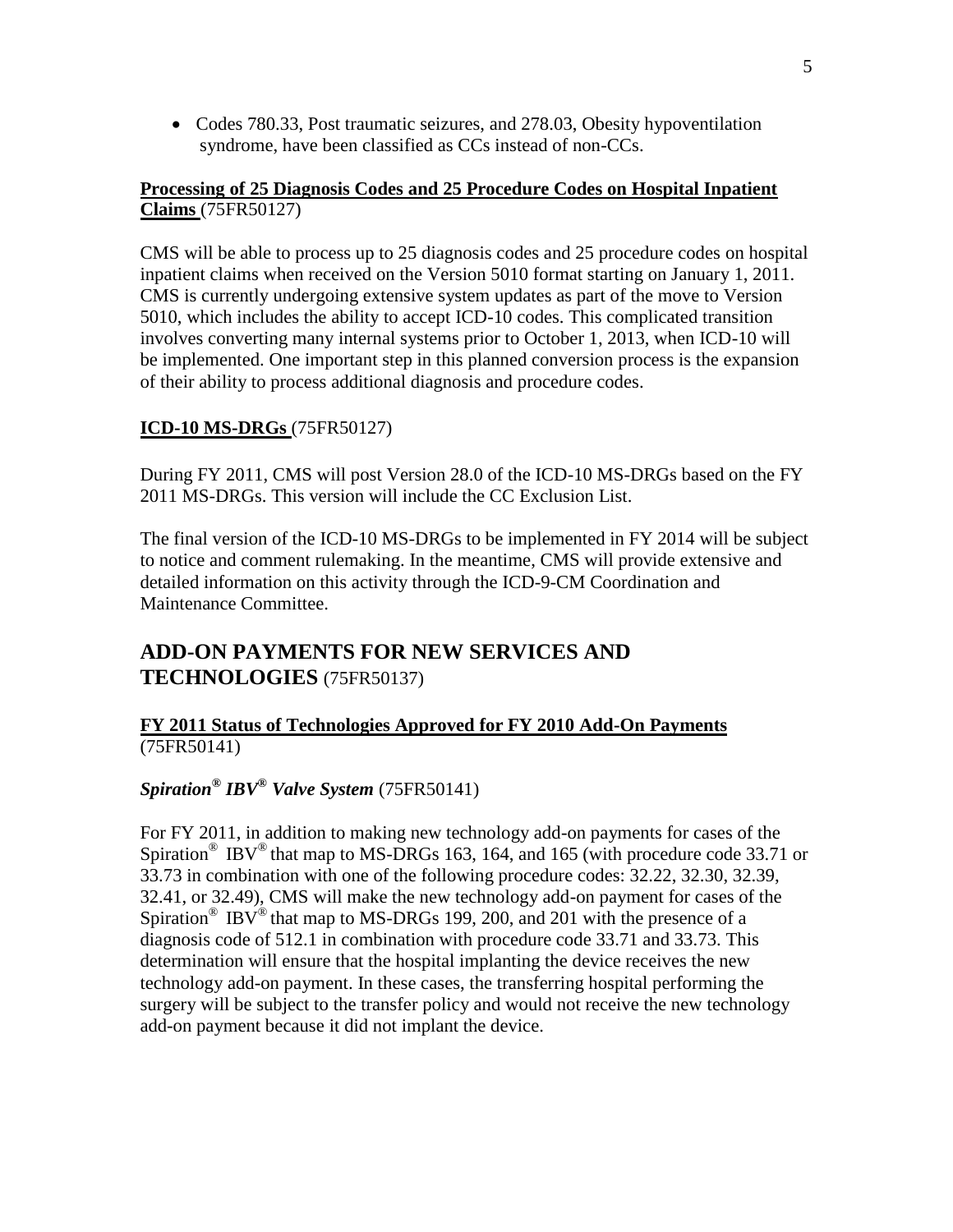### *CardioWest™ Temporary Total Artificial Heart System (CardioWest™ TAH-t)*  (75FR50142)

New technology add-on payments for cases involving the TAH-t are being continued in FY 2011.

### **FY 2011 Applications for New Technology Add-On Payments** (75FR50144)

### *Auto Laser Interstitial Thermal Therapy (AutoLITT™) System* (75FR50144)

The AutoLITT™ has been approved for new technology add-on payments in FY 2011. The add-on payment is intended only for use of the device in cases of Glioblastoma Multiforme. Therefore, the new technology add-on payment is limited to cases involving the AutoLITT<sup>M</sup> in MS-DRGs 25, 26, and 27. Cases involving the AutoLITT<sup>M</sup> that are eligible for the new technology add-on payment will be identified by assignment to MS-DRGs 25, 26, and 27 with procedure code 17.61, Laser interstitial thermal therapy (LITT) of lesion or tissue of brain under guidance, in combination with a primary diagnosis code that begins with a prefix of 191 (malignant neoplasm of brain).

# **OTHER DECISIONS AND CHANGES TO THE IPPS FOR OPERATING COSTS AND GME (GRADUATE MEDICAL EDUCATION) COSTS**

# **REPORTING OF HOSPITAL QUALITY DATA FOR ANNUAL HOSPITAL PAYMENT UPDATE** (75FR50180)

### **Retirement of Quality Measures Under the RHQDAPU Program for the FY 2011 Payment Determination and Subsequent Years** (75FR50186)

For the FY 2011 payment determinations and subsequent payment determinations, CMS has retired the Mortality for Selected Procedures Composite from the RHQDAPU (Reporting Hospital Quality Data for Annual Payment Update) program measures set, due to its unsuitability for comparative reporting.

### **Considerations in Expanding and Updating Quality Measures Under the RHQDAPU Program** (75FR50188)

CMS finalized their proposal to select measures for three consecutive payment years in a single rulemaking in order to provide hospitals with advanced notice for planning purposes.

CMS indicated they will continue to pursue goals regarding the expansion and updating of quality measures under the RHQDAPU program while minimizing burden. They will take into account the public comments they received on the possible uses of electronic health records, registries, and all-payer claims data in the RHQDAPU program. CMS will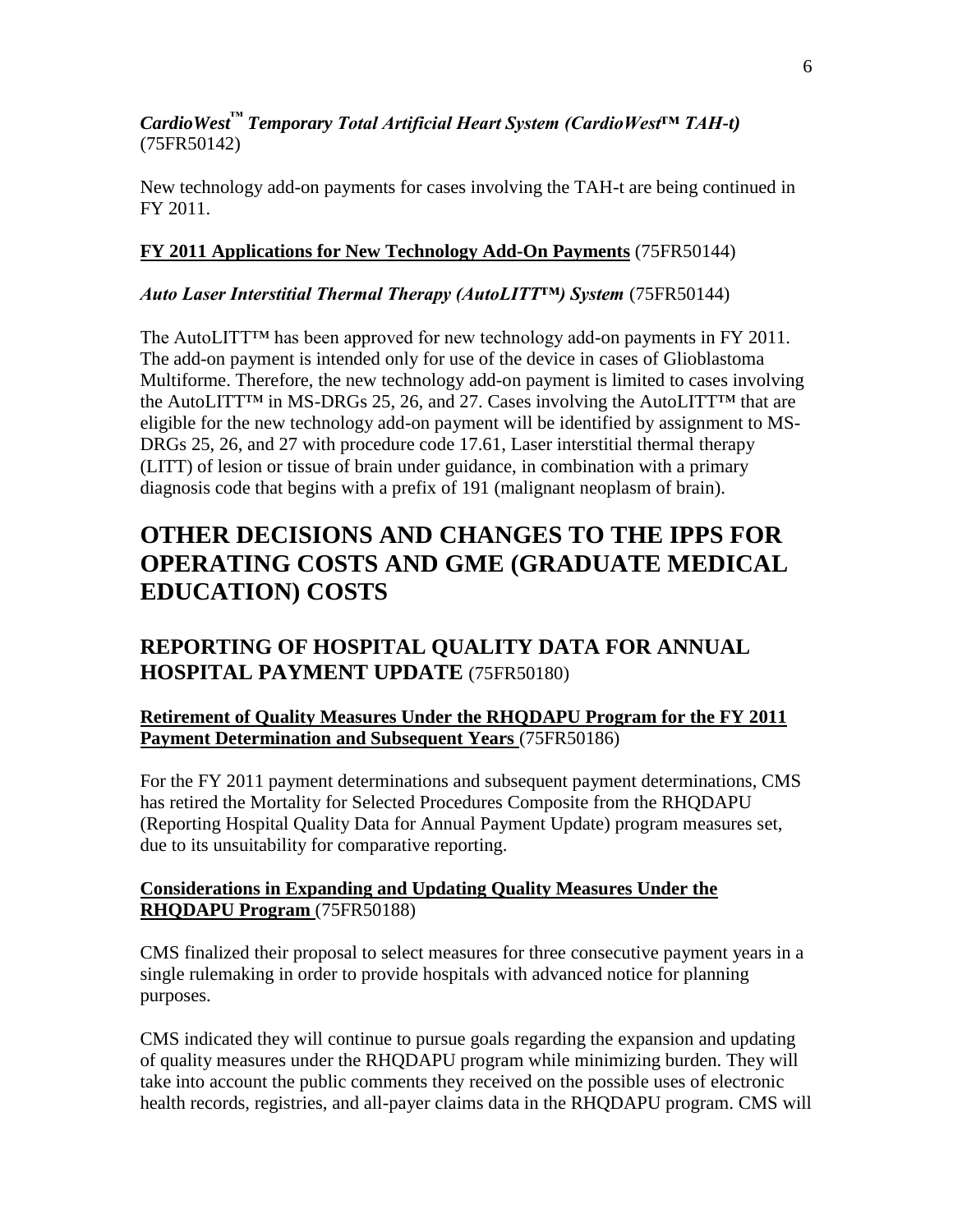also consider the measure selection criteria suggested by various commenters in prioritizing and selecting quality measures for the future.

### **RHQDAPU Program Quality Measures for the FY 2012 Payment Determination** (75FR50192)

For the FY 2012 RHQDAPU program payment determination, 45 measures adopted for the FY 2011 payment determination are being retained.

Ten claims-based measures have been added to the RHQDAPU program measure set for the FY 2012 payment determination. Two of these measures are Agency for Healthcare Research and Quality (AHRQ) Patient Safety Indicators (PSI) and eight are Hospital Acquired Condition (HAC) measures:

- PSI-11 (Postoperative Respiratory Failure)
- PSI-12 (Postoperative Pulmonary Embolism or Deep Vein Thrombosis)
- Foreign Object Retained After Surgery
- Air Embolism
- Blood Incompatibility
- Pressure Ulcer Stages III & IV
- Falls and Trauma
- Vascular Catheter-Associated Infection
- Catheter-Associated Urinary Tract Infection
- Manifestations of Poor Glycemic Control

The RHQDAPU measure set for the FY 2012 payment determination can be found on page 50198 of the final rule.

#### **RHQDAPU Program Quality Measures for the FY 2013 Payment Determination** (75FR50200)

For the FY 2013 RHQDAPU program payment determination, CMS is retaining all of the 55 quality measures adopted for the FY 2012 payment determination.

One new chart-abstracted measure, AMI (Acute Myocardial Infarction)-Statin prescribed at Discharge, has been added to the RHQDAPU program measure set for the FY 2013 payment determination.

One new Healthcare-Associated Infection (HAI) measure, Central Line Associated Blood Stream Infection (CLABSI), has been adopted for the measure set to be used for the FY 2013 RHQDAPU program payment determination. This measure is currently being collected by the Centers for Disease Control and Prevention (CDC) via the National Healthcare Safety Network (NHSN).

Data submission for both the AMI-Statin Prescribed at Discharge and CLABSI measures will begin with January 1, 2011 discharges.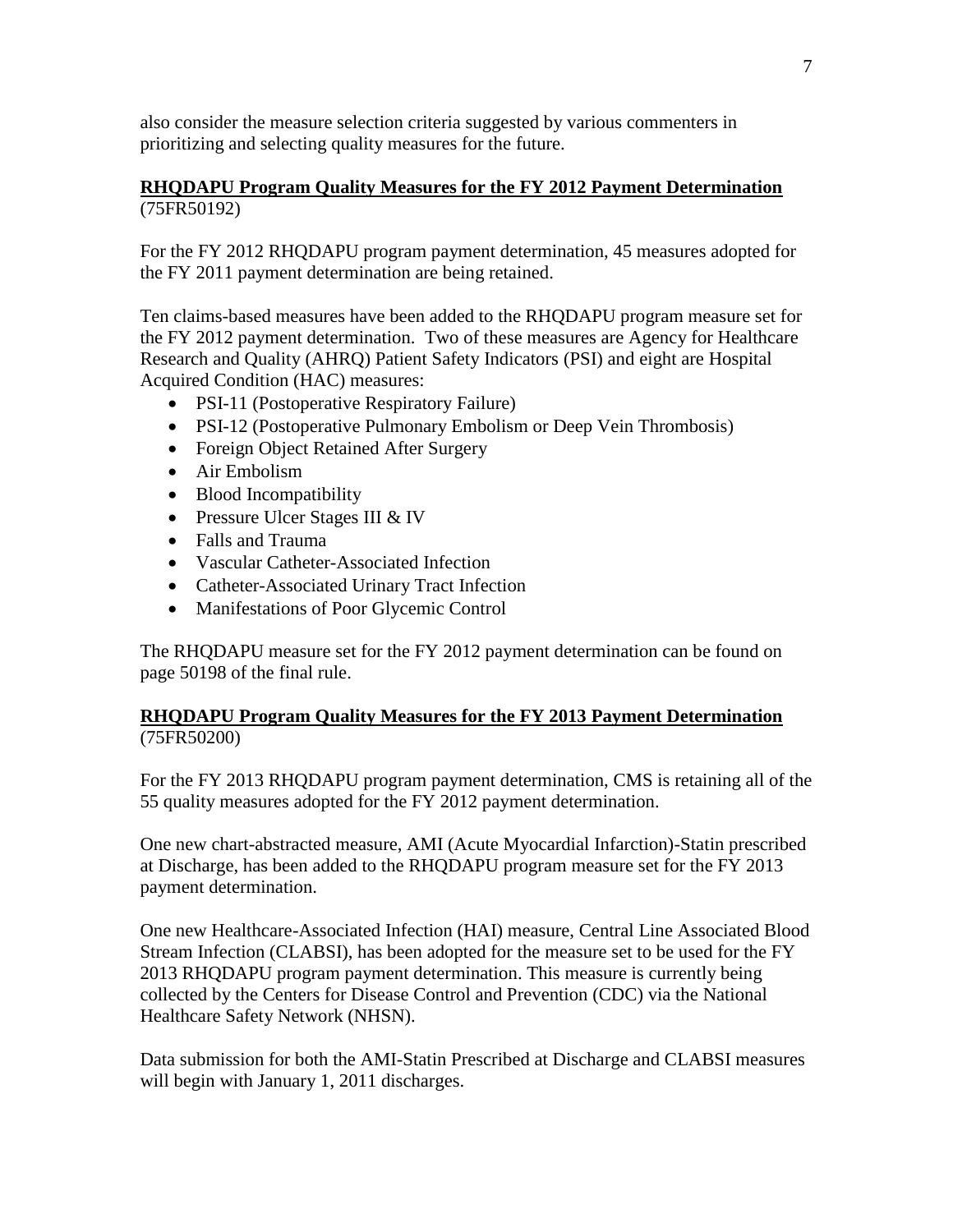The RHQDAPU measure set for the FY 2013 payment determination can be found on page 50208 of the final rule.

### **RHQDAPU Program Quality Measures for the FY 2014 Payment Determination** (75FR50210)

Four new chart-abstracted measures have been added to the RHQDAPU program measure set for the FY 2014 payment determination:

- Emergency Department (ED) Throughput Admit Decision Time to ED Departure Time for Admitted Patients
- ED Throughput Median Time from Emergency Department Arrival to ED Departure for Admitted Patients
- Global Flu Immunization
- Global Pneumonia Immunization

Measures PN-2 (Pneumococcal Vaccination Status) and PN-7 (Influenza Vaccination Status) are being retired from the RHQDAPU measure set for the FY 2014 and subsequent payment determinations because these measures overlap with the global immunization measures.

One new HAI measure, Surgical Site Infection (SSI), has been adopted for the measure set to be used for the FY 2014 RHQDAPU program payment determination. This measure is currently being collected by the Centers for Disease Control and Prevention (CDC) via the National Healthcare Safety Network (NHSN).

Data submission for the five new measures will begin with January 1, 2012 discharges.

All of the remaining FY 2013 measures will be retained for the FY 2014 payment determination.

The RHQDAPU measure set for the FY 2014 payment determination can be found on page 50212 of the final rule.

### **Synchronization of RHQDAPU Program Data Submission and Validation Quarters with Quarters Used to Make Payment Determinations** (75FR50219)

Starting with the FY 2013 payment determination, CMS will determine whether hospitals meet the data submission requirement for quality measure data by looking at whether the hospital properly submitted data on the applicable measures during the same quarterly discharge periods. Specifically, the quarterly discharge periods that will apply to a particular payment determination will be the four quarters that occur within a calendar year.

With respect to CMS' requirement that hospital data be successfully validated in order for the hospital to earn the full payment update for a given fiscal year, CMS will validate four discharge quarters, but the quarters will be the  $4<sup>th</sup>$  calendar quarter of the year that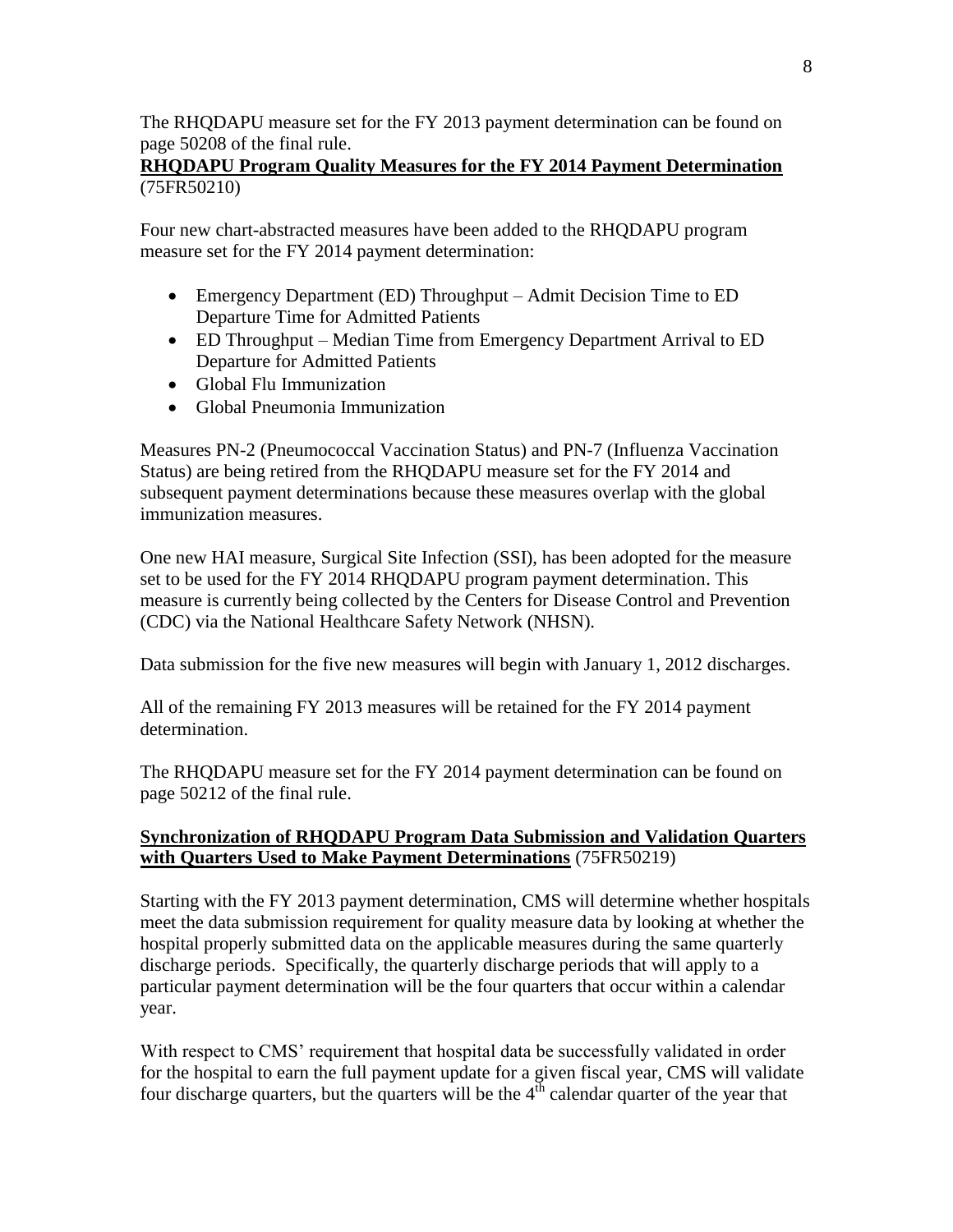occurs 2 years before the payment determination and the first 3 calendar quarters of the following calendar year, beginning with the FY 2013 payment determination. Thus, for the FY 2013 payment determination, CMS will validate data from the  $4<sup>th</sup>$  calendar quarter of 2010 through the 3rd calendar quarter of 2011.

### **Procedures for Claims-Based Measures** (75FR50222)

For the FY 2012 payment determination, CMS will use up to 3 years of discharges prior to January 1, 2011 (as appropriate for the measure), to calculate the 30-day mortality and 30-day readmission measures, AHRQ PSI, Inpatient Quality Indicator and Composite measures, and the proposed new HAC measures. For the FY 2013 and FY 2014 payment determinations, CMS will use up to 3 years of discharges (as appropriate for the measure) prior to January 1, 2012, and January 1, 2013, respectively. Hospitals are required to appropriately report the POA indicator in conjunction with ICD-9-CM coding to determine the presence of HACs so that the proposed HAC measures can be calculated for the RHQDAPU program using Medicare claims.

### **Data Submission Requirements for Structural Measures** (75FR50223)

For the FY 2012 payment determination, hospitals should submit the required registry participation information once for the structural measures via a Web-based collection tool between July 1, 2011 – August 15, 2011 with respect to the time period of July 1, 2010 through December 31, 2010.

### **Data Submission and Reporting Requirements for HAI Measures Reported via NHSN** (75FR50223)

Hospitals will submit the data elements needed to calculate the Central Line Associated Blood Stream Infection and Surgical Site Infection measures to the NHSN using the standard procedures that have been set forth by CDC for NHSN participation in general and for submission of these two measures to NHSN in particular. Hospitals will submit data for these two measures to CDC's NHSN on a monthly basis for discharges occurring on or after January 1, 2011.

For the FY 2013 payment determination, hospitals must submit HAI data via the NHSN for four consecutive calendar year (CY) discharge quarters as follows: 1Q CY 2011, 2Q CY 2011, 3Q CY 2011 and 4Q CY 2011.

For the FY 2014 payment determination, hospitals must submit HAI data for four consecutive calendar year discharge quarters as follows: 1Q CY 2012, 2Q CY 2012, 3Q CY 2012 and 4Q CY 2012.

Once quarterly each hospital will utilize an automated report function that will be made available to submitters in the NHSN, to generate a quarterly report containing hospitallevel numerator, denominator, and exclusion counts for these two CDC measures specifically for the RHQDAPU program. The CDC will create this automated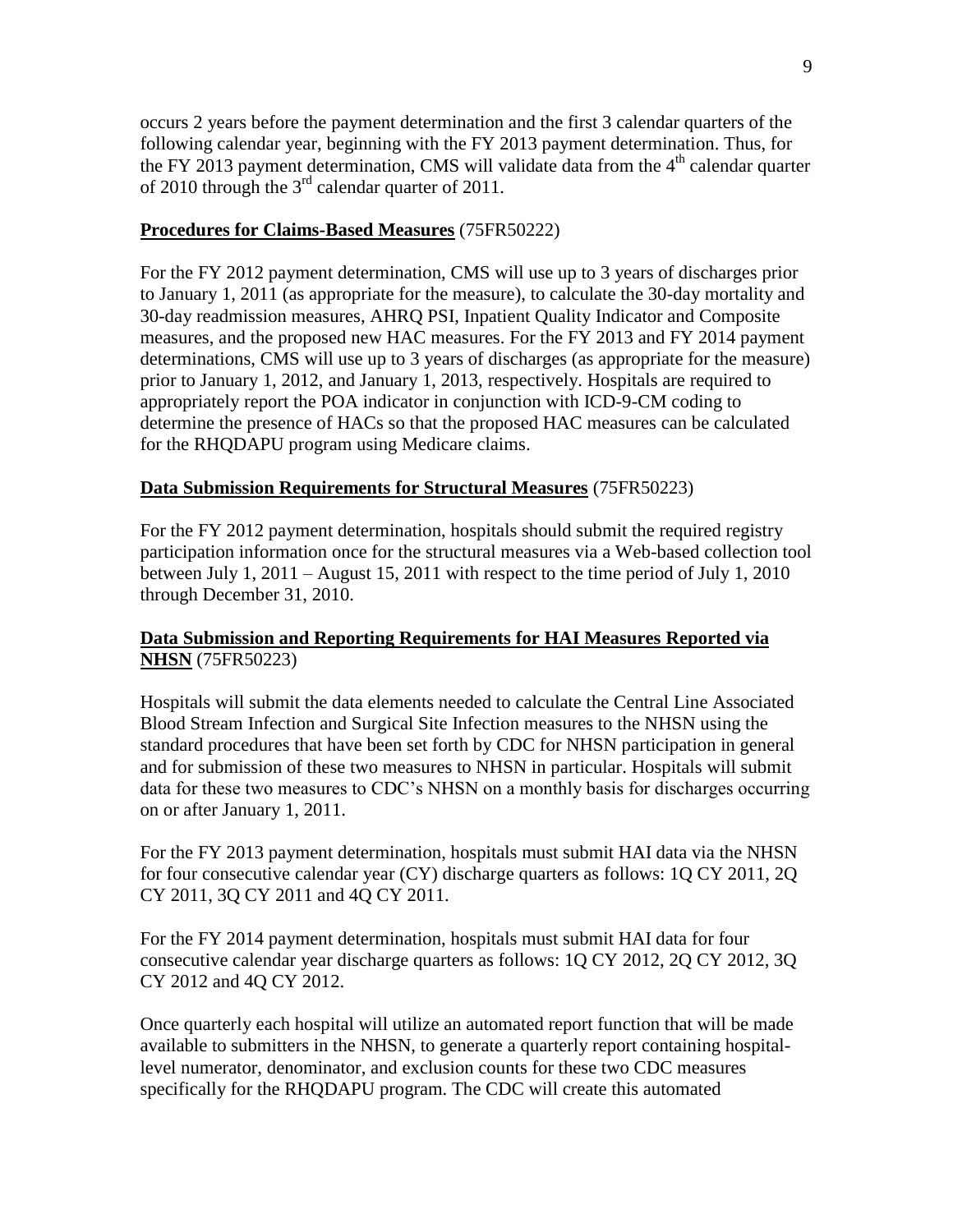RHQDAPU report function and add it to NHSN's reporting functionalities in the next few months. While hospitals may be reporting other data elements to CDC for other reporting programs, the quarterly RHQDAPU report that would be generated within NHSN would only contain those data elements needed to calculate the two measures being utilized in the RHQDAPU program. CMS will access the reports in the NHSN and will compile the reports for RHQDAPU program and public reporting purposes.

### **Chart Validation Requirements for Chart-Abstracted Measures** (75FR50225)

For the FY 2012 payment determination, CMS will use the chart validation requirements and methods that were adopted for FY 2012 in the FY 2010 IPPS final rule.

For FY 2013 and future years, the same validation requirements were adopted as those adopted for the FY 2012 payment determination, with a couple of exceptions. For FY 2013 and future years, a targeting criterion has been added, CMS' random sample approach has been refined, and the data discharge quarters validated as part of the synchronization of RHQDAPU timelines have been changed.

### **Data Accuracy and Completeness Acknowledgement Requirements for the FY 2011 Payment Determination and Subsequent Years** (75FR50229)

CMS has adopted their data accuracy and completeness acknowledgement requirements for the FY 2012 payment determination and subsequent years. However, hospitals are required to electronically acknowledge their data accuracy and completeness once between July 1, 2011 and August 15, 2011 for data to be used for the FY 2012 RHQDAPU program payment determination instead of the proposed July 1, 2010 through August 15, 2010 timeframe.

### **Electronic Health Records (EHRs)** (75FR50231)

CMS is actively seeking to provide an alternative of EHR-based submission for RHQDAPU measures that otherwise would require chart or manual abstraction. Prior to accepting measures through EHRs for RHQDAPU, it would be necessary to assure that data submitted and results calculated are equivalent to that from chart or manual abstraction so that results would be reliable and consistent.

Some important RHQDAPU quality measures such as HCAHPS (Hospital Consumer Assessment of Healthcare Providers and Systems) experience of care measures are based on survey data and do not lend themselves to EHR reporting. Similarly, certain outcome quality measures, such as the current RHQDAPU readmission measures, are based on claims rather than clinical data. Thus, not all RHQDAPU measures will necessarily be capable of being submitted through EHRs. As a consequence, not all RHQDAPU measures would necessarily be included in the HITECH EHR incentive program.